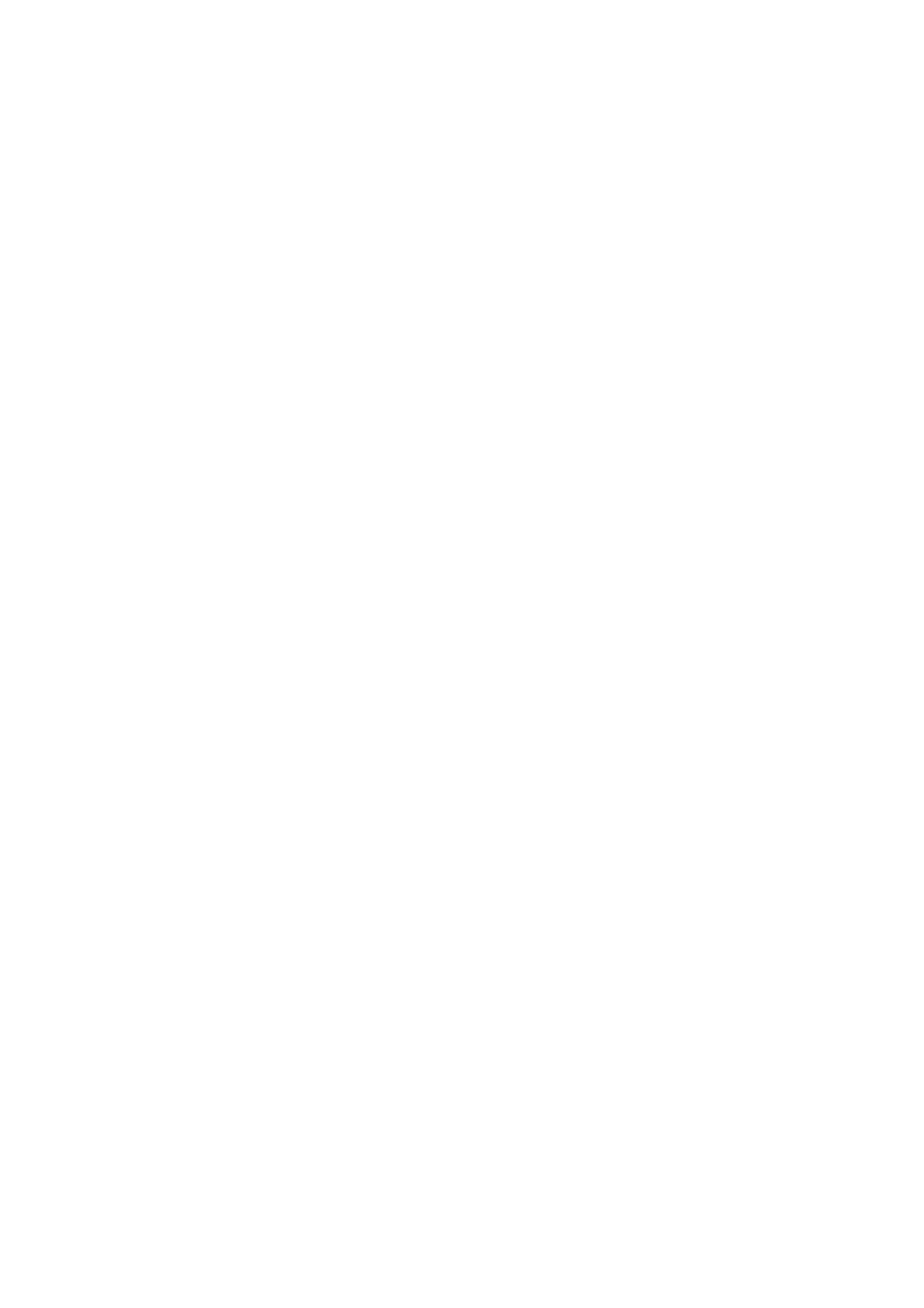#### **UNIVERSITY OF CAMBRIDGE ESOL EXAMINATIONS**

 **English for Speakers of Other Languages** 

**TEACHING KNOWLEDGE TEST 001** 

MODULE 1 **Version 07** 

Language and background to language learning and teaching 1 hour 20 minutes

Additional materials: Answer sheets Soft clean eraser Soft pencil (type B or HB is recommended)

**TIME** 1 hour 20 minutes

#### **INSTRUCTIONS TO CANDIDATES**

Write your name, Centre number and candidate number in the spaces at the top of this page. Write these details on your answer sheet **if they are not already printed**.

Do not open this booklet until you are told to do so.

There are eighty questions in this paper.

Answer **all** questions.

Mark your answers **on the separate answer sheet**. Use a pencil.

You may write on the question paper, but you must mark your answers in pencil on the answer sheet. You will have no extra time for this, so you must finish in one hour and twenty minutes.

At the end of the test, hand in both the question paper and the answer sheet.

#### **INFORMATION FOR CANDIDATES**

Each question in this paper carries one mark.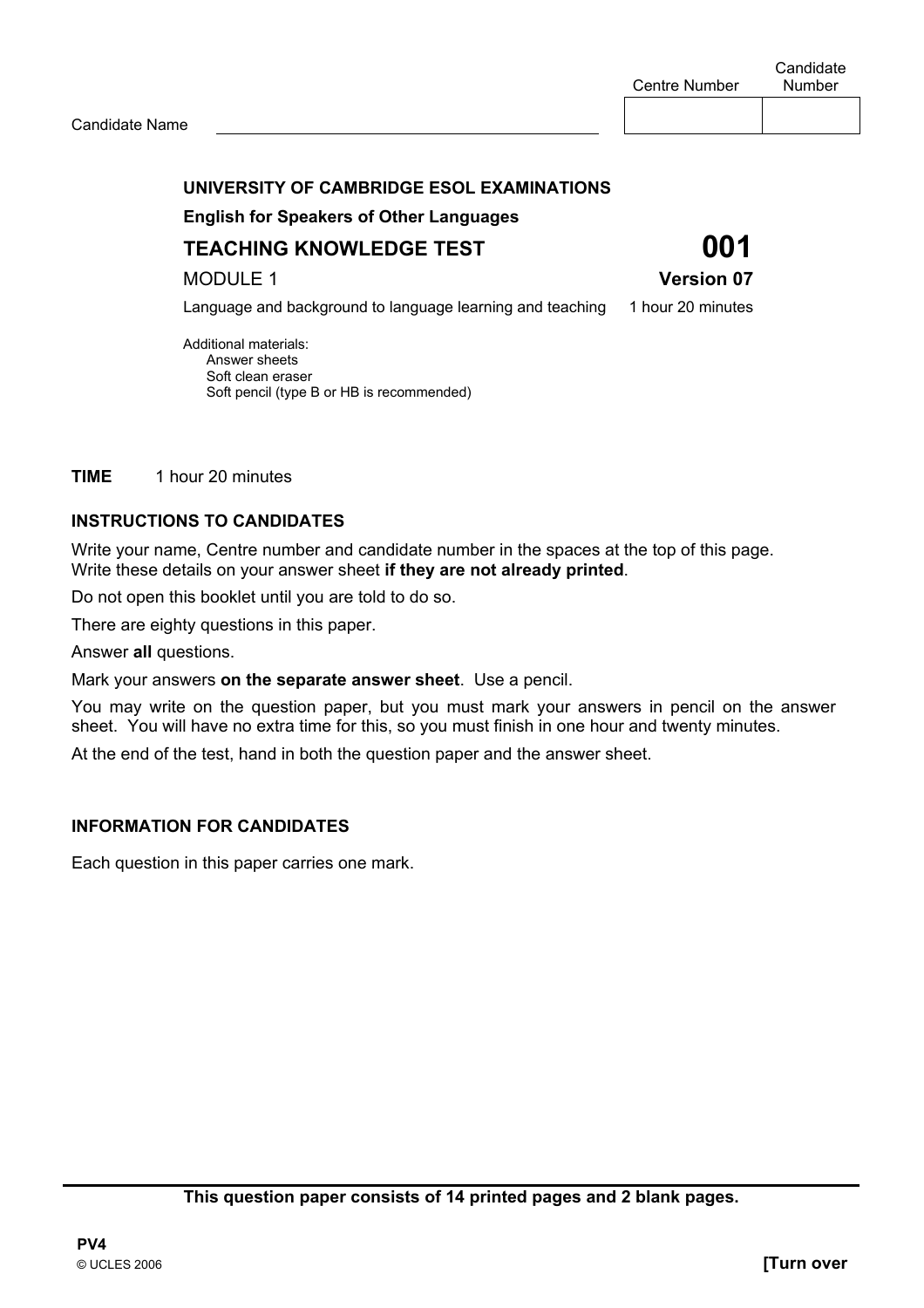For questions **1-6**, match the underlined words/groups of words in the text with the language terms listed **A-G**.

Mark the correct letter (**A-G**) on your answer sheet.

There is one extra option which you do not need to use.

#### **Language terms**

| A | word with affix    |
|---|--------------------|
| в | idiom              |
| C | compound adjective |
| D | connector          |
| Е | phrasal verb       |
| F | compound noun      |
| G | word family        |

#### **Text**

My oldest brother is quite different from me – he's a bit **(1)** old-fashioned really. I suppose he's just very traditional. For example, he always wears **(2)** a suit, a tie and leather shoes, listens to the radio and plays cricket. But the worst thing is that he's got no sense of humour and that really **(3)** gets on my nerves. I also get the impression that he thinks I'm pretty **(4)** worthless, which doesn't help our relationship. We rarely see each other these days. He sometimes **(5)** calls in when he's in the area and then we may go out together. But we usually end up arguing about which **(6)** bus stop to walk to, or something silly like that.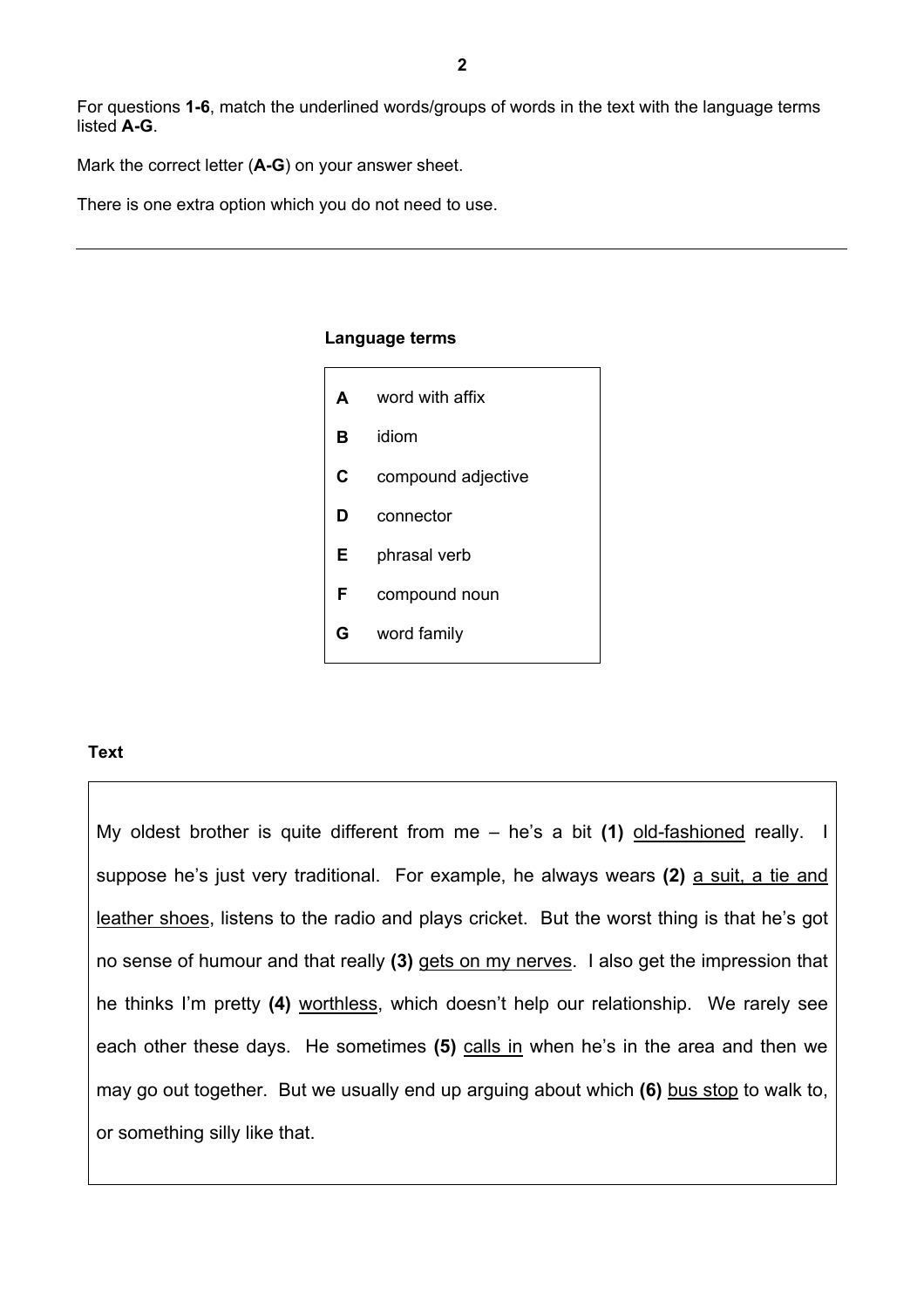For questions **7-13**, match the underlined clauses with their meanings in the sentences listed **A**, **B** or **C**.

Mark the correct letter (**A**, **B** or **C**) on your answer sheet.

#### **Meanings**



#### **Clauses**

- **7** It was such a bad film that we walked out.
- **8** I decided to go and see him since he hadn't phoned me.
- **9 I** fell asleep in the car because I was so tired.
- 10 | As there was no coffee left, I had a cup of tea.
- **11** I won't speak to him again unless he apologises.
- **12** As long as you can save the money yourself, you can go on the trip.
- **13** I walked into town so that I could avoid the traffic.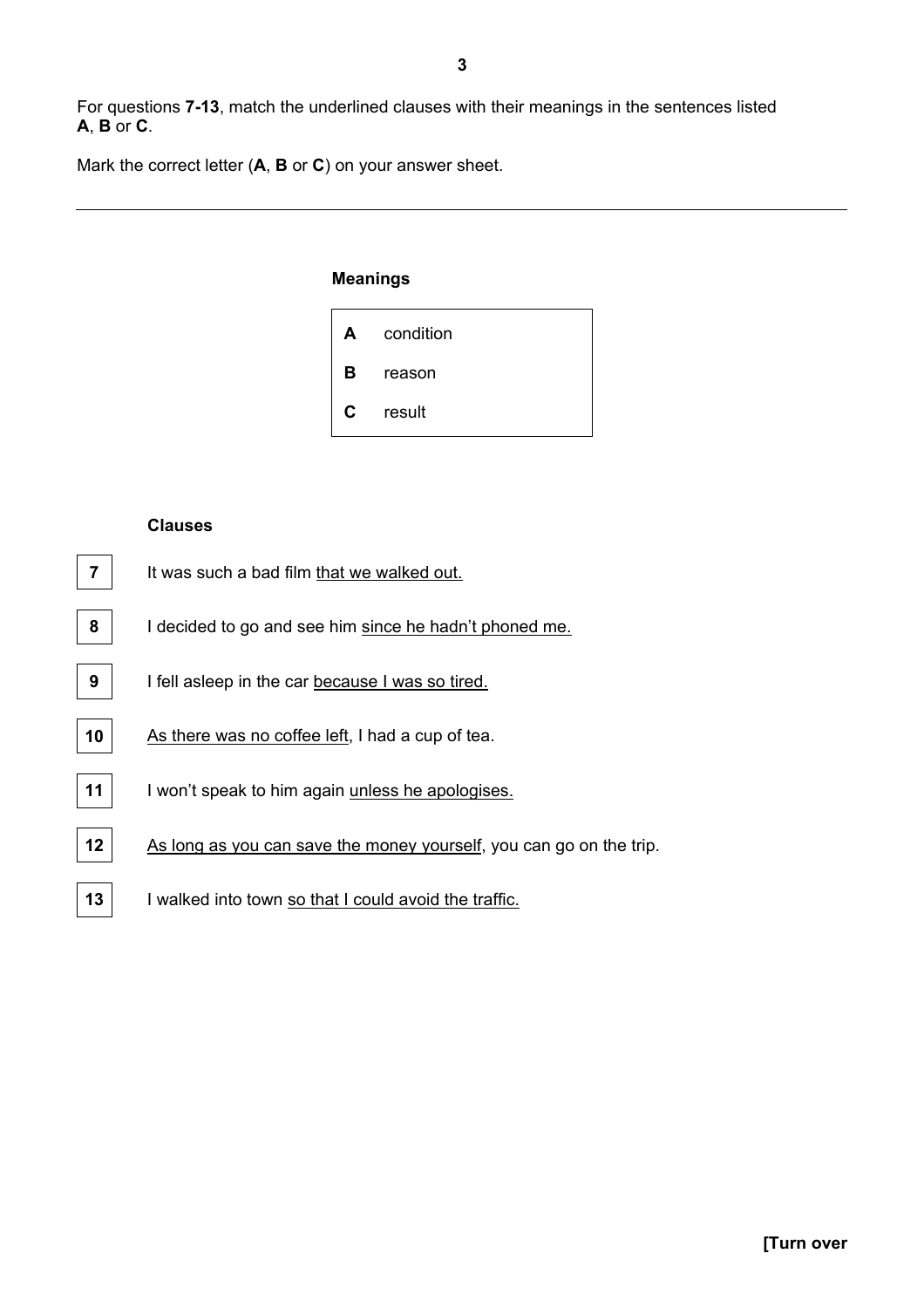For questions **14-19**, choose the correct lexical or phonological terms to complete the sentences.

Mark the correct letter (**A**, **B** or **C**) on your answer sheet.

**14** *Unhappy*, *disagree* and *incorrect* include examples of

- **A** prefixes.
- **B** informal language.
- **C** synonyms.
- 

**15** *Hole* and *whole*; *mail* and *male*; *by* and *buy* are examples of

- **A** homophones.
- **B** unvoiced sounds.
- **C** false friends.

**16** *Put out*; *put off*; *put away* are examples of

- **A** antonyms.
- **B** verb patterns.
- **C** multi-word verbs.

**17** *Vehicle* – *car*, *bicycle*, *plane*; *pet* – *dog*, *cat*, *rabbit*; *food* – *bread*, *pizza*, *meat* are examples of

- **A** collocations.
- **B** lexical sets.<br>**C** collective no
- collective nouns.

**18** *Can't*; *don't*; *he's* are examples of

- **A** connected speech.
- **B** weak forms.
- **C** contractions.

**19** *Fit* and *feet*; *fear* and *fair; track* and *truck* are examples of

- **A** rhymes.
- **B** minimal pairs.
- **C** linking.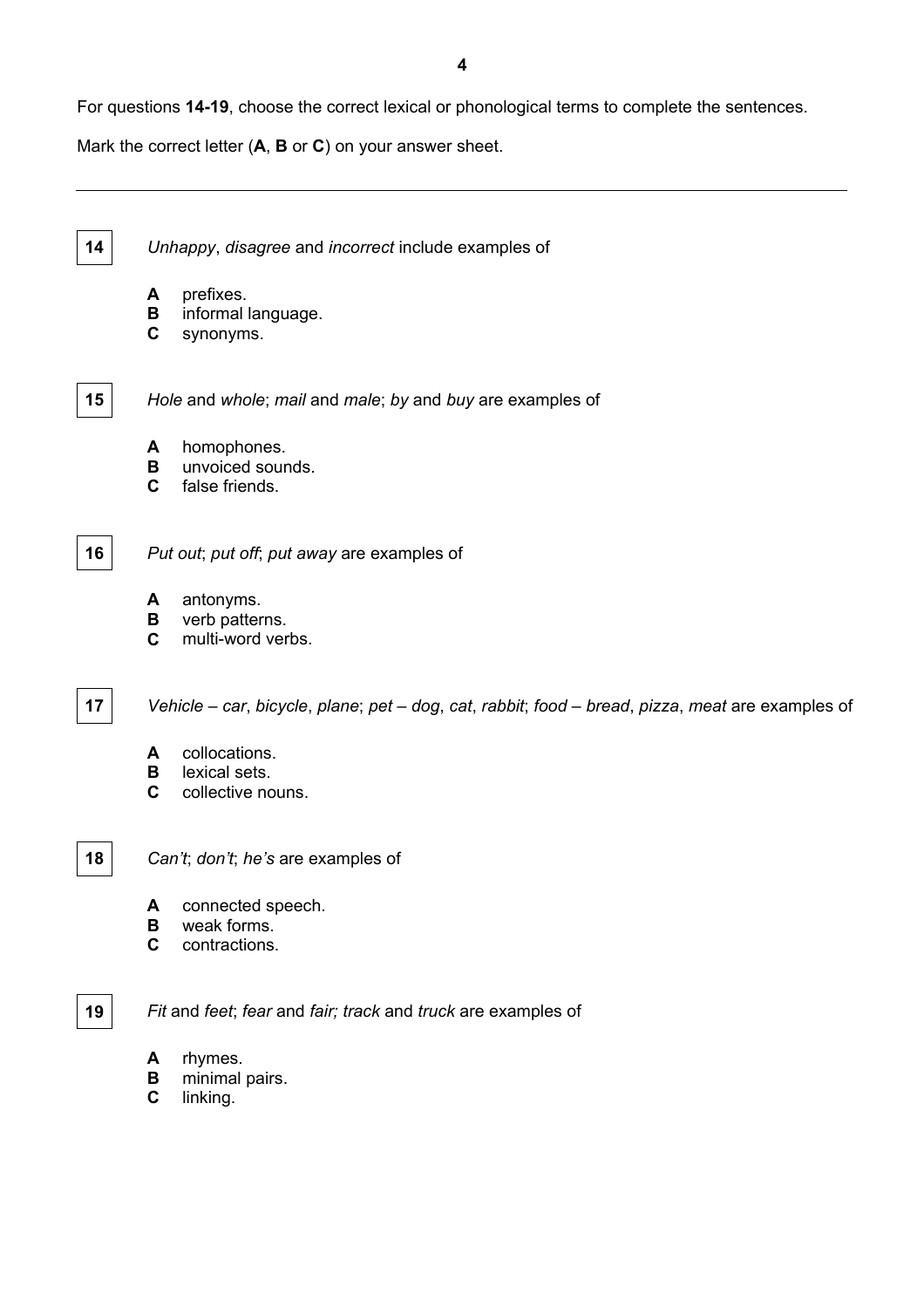For questions 20-28, match the underlined letter 'a' in each example word with the phonemic symbols which would be used in a dictionary entry listed A, B, C or D.

Mark the correct letter (A, B, C or D) on your answer sheet.

You need to use some options more than once.

#### **Phonemic symbols**

| $A \cap \mathcal{R}$ |
|----------------------|
| $B$ / et /           |
| $c$ / a:/            |
| $D / \partial /$     |

### **Example words** 20 late  $21$ player 22 party 23 alphabet 24 island 25 hard 26 pizza 27 grandson 28 invitation

## **Turn over**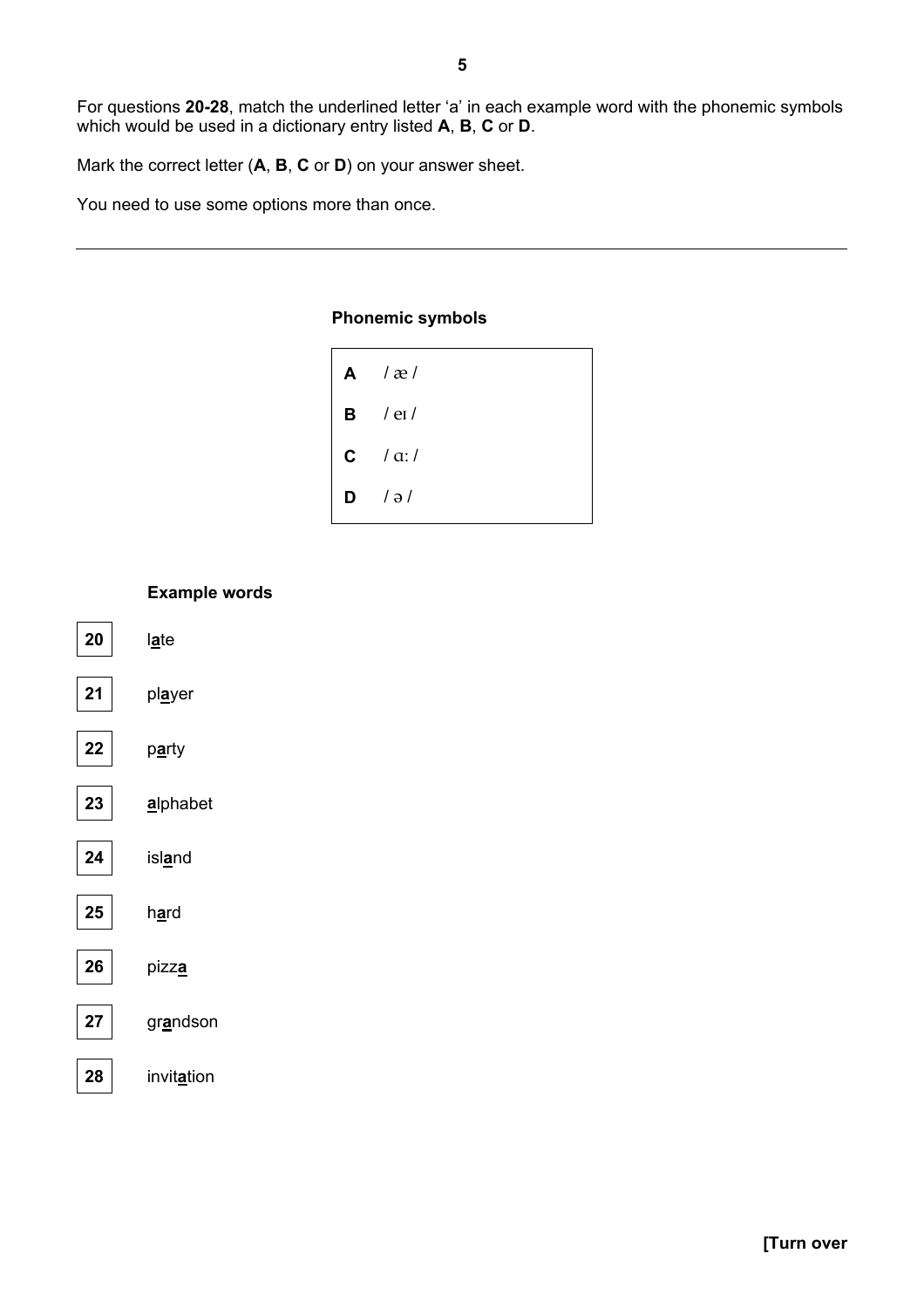For questions **29-34**, match the example sentences with the functions listed **A-G**.

Mark the correct letter (**A-G**) on your answer sheet.

There is one extra option which you do not need to use.

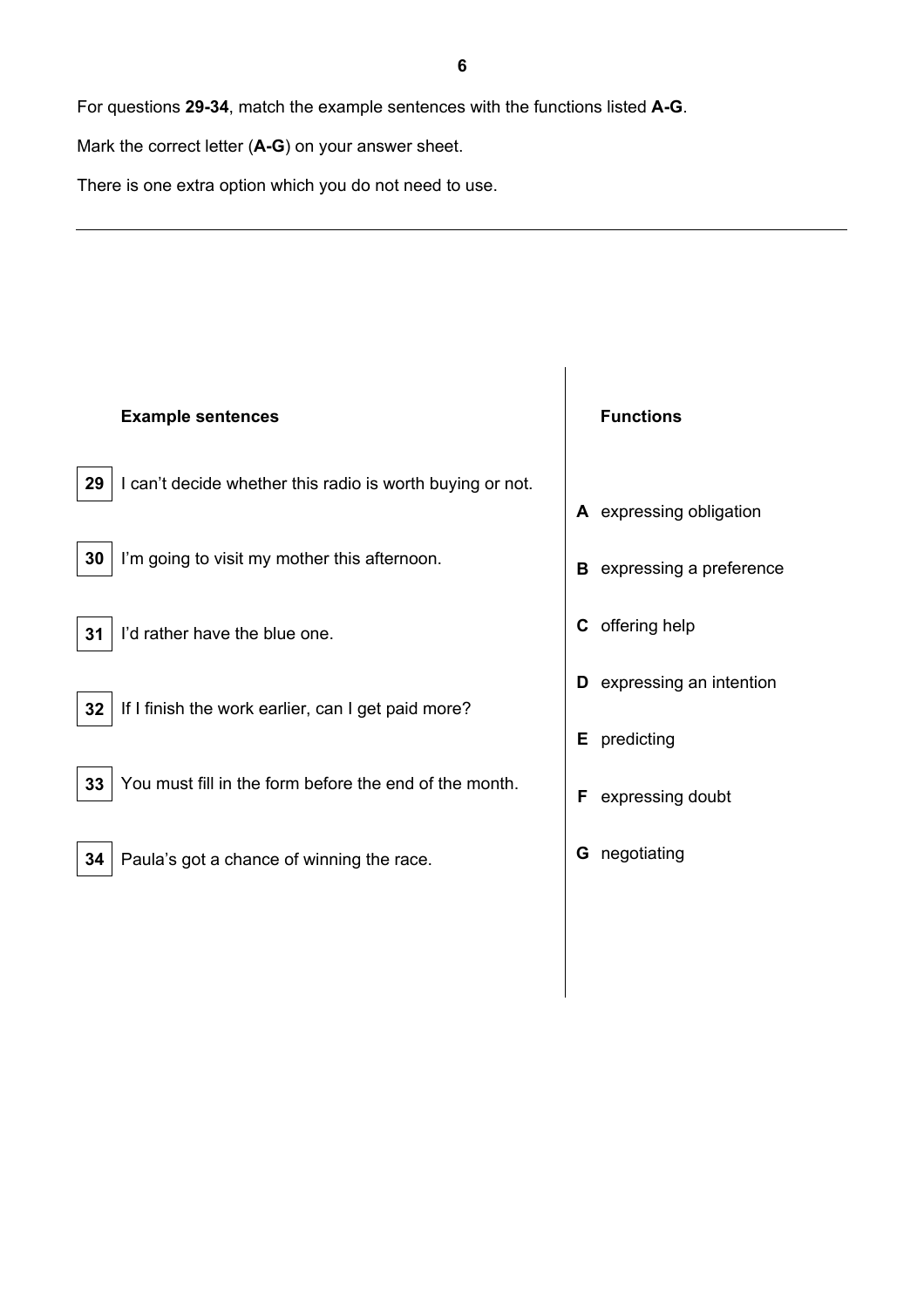For questions **35-40**, look at the language skills and three possible descriptions of them.

Two of the descriptions are appropriate in each situation. One of the descriptions is **NOT** appropriate.

Mark the description (**A**, **B** or **C**) which is **NOT** appropriate on your answer sheet.

**35** Productive skills involve

- **A** expressing rather than understanding language.
- **B** speaking and writing activities.
- **C** listening and reading tasks.

#### **36** Re-drafting involves

- **A** copying a piece of writing out neatly.
- **B** doing a piece of writing for the second or third time.
- **C** making changes to a piece of writing.
- **37** Process writing involves
	- **A** planning a piece of writing.
	- **B** writing without editing.
	- **C** using writing subskills.

#### **38** Listening for gist involves

- **A** being able to understand every word of a text.
- **B** working out the overall meaning of a text without concentrating on the details.
- **C** forming a general idea of what a text is about.

#### **39** Proofreading involves

- **A** checking for language errors.
- **B** reading your written work word by word.
- **C** paraphrasing parts of a text.
- **40** Speaking accurately involves
	- **A** using the right expressions to convey meaning.
	- **B** using colloquial language to express ideas.
	- **C** using lexis and structures correctly.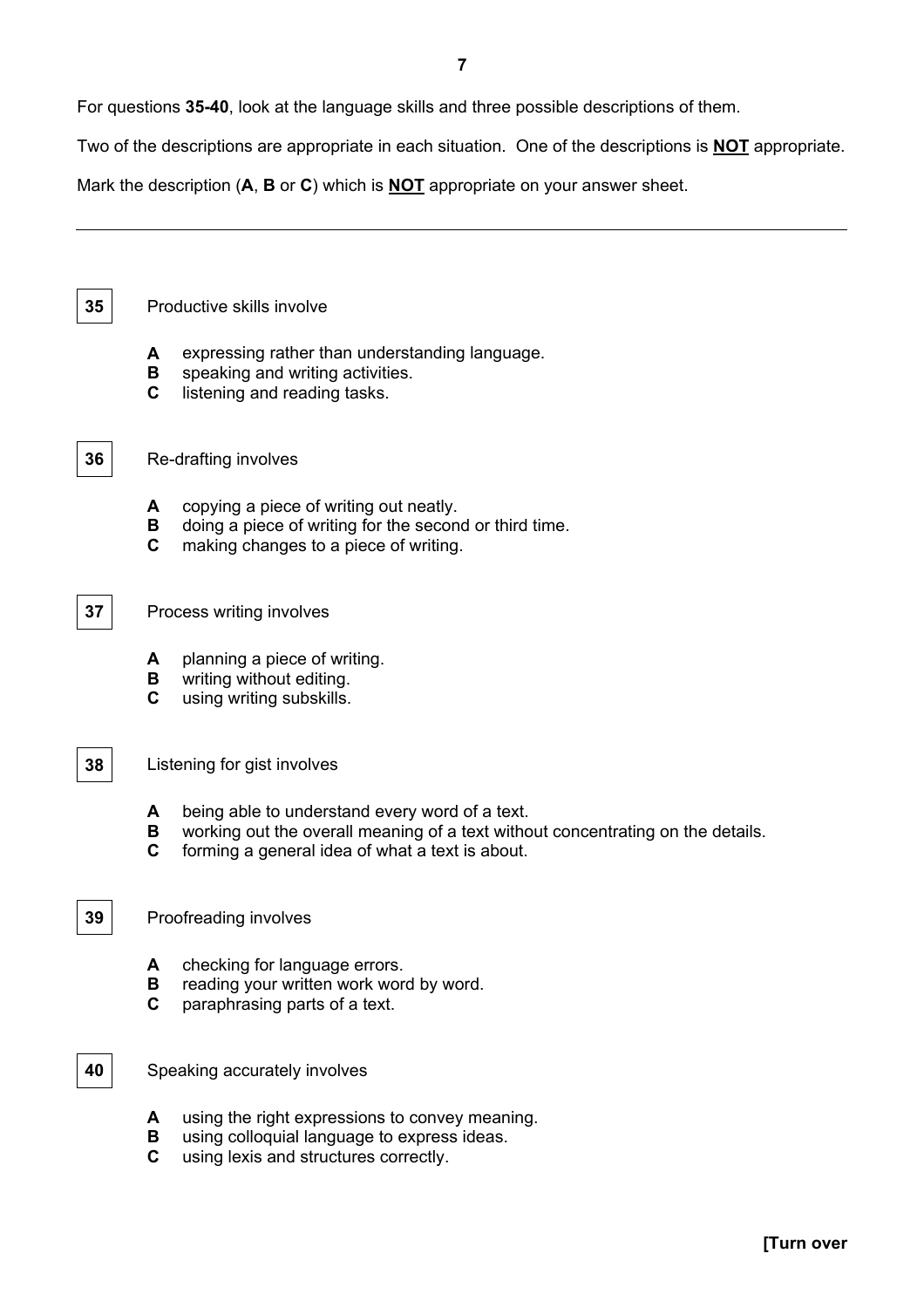For questions **41-46**, match the classroom activities with the strategies for motivating learners listed **A-G**.

Mark the correct letter (**A-G**) on your answer sheet.

There is one extra option which you do not need to use.

#### **Classroom activities**

- **41** At the start of the class, the teacher writes on the board what she hopes the learners will achieve in the lesson.
- **42** The teacher introduces a new topic by using situations from the learners' own lives.
- **43** The teacher gives only positive feedback on language used in an activity.
- **44** Students A and B exchange information in order to complete a text.
- **45** The teacher finds out how and when the learners like to be corrected.
- **46** The teacher shows the learners how to use the self-access centre.

#### **Strategies for motivating learners**

- **A** Ask learners about their learning preferences.
- **B** Build up learners' confidence in their abilities.
- **C** Personalise lessons.
- **D** Make sure that learners understand instructions.
- **E** Encourage learner autonomy.
- **F** Make the learning aims clear to learners.
- **G** Give learners a reason for communicating with one another.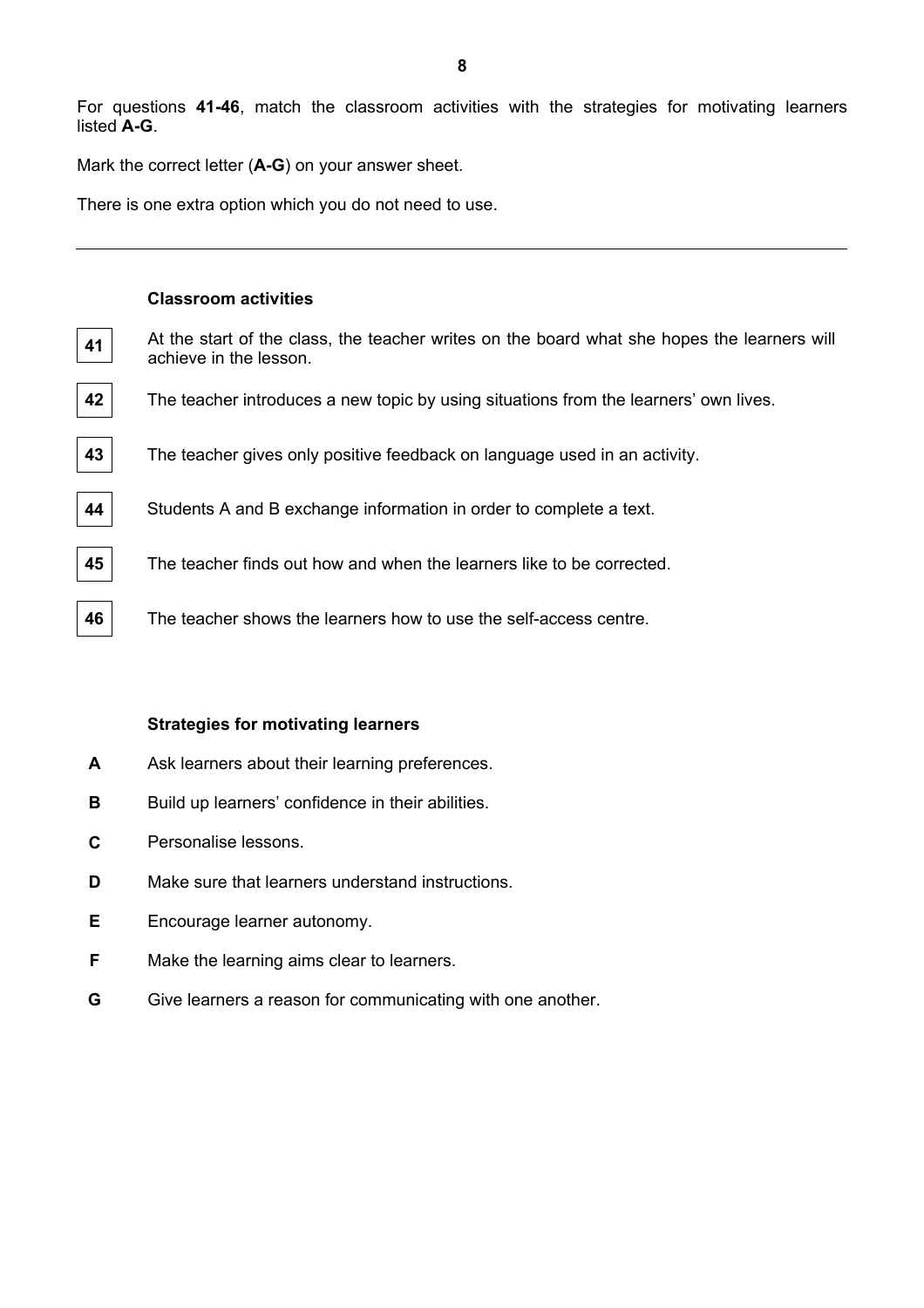For questions **47-52**, match what the student does with the learning strategies listed **A-G**.

Mark the correct letter (**A-G**) on your answer sheet.

There is one extra option which you do not need to use.

#### **Learning strategies**

| A  | illustrating meaning                |  |  |
|----|-------------------------------------|--|--|
| в  | guessing from context               |  |  |
| C  | memorising                          |  |  |
| D  | highlighting pronunciation features |  |  |
| E. | focusing on collocations            |  |  |
| F  | predicting content from titles      |  |  |
| G  | consulting reference sources        |  |  |
|    |                                     |  |  |

#### **What the student does**

- **47** I try to identify the part of speech from the other words in the sentence.
- **48** I make a note of the stress when I put words into my vocabulary notebook.
- **49** I try to listen out for new words in expressions, rather than individual words.
- **50** If I'm not sure what form to use, I look it up in a grammar book.
- **51** I sometimes draw timelines in my grammar notebook.
- **52**  $\vert$  Occasionally, I test myself on recently taught words so I don't forget them.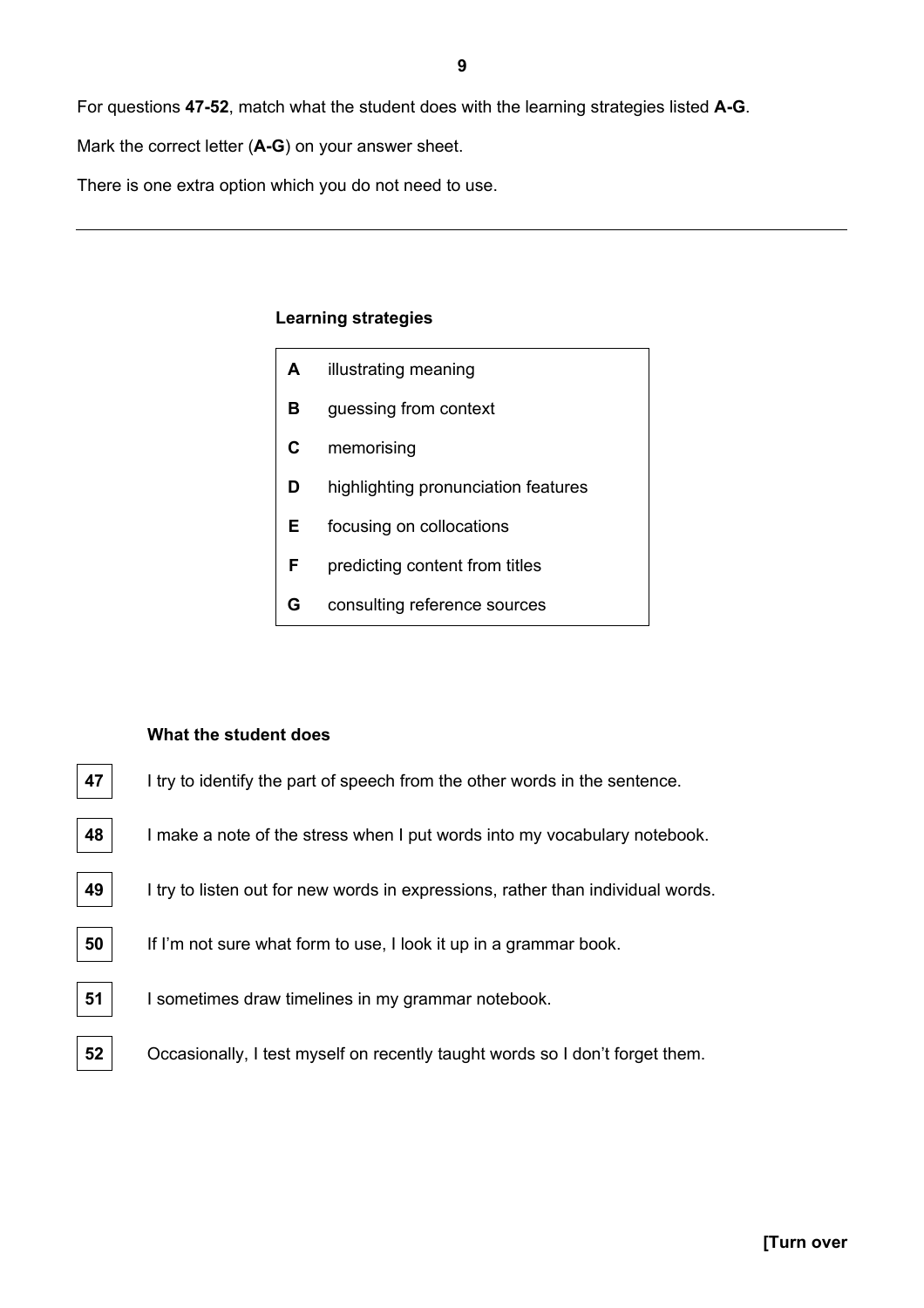For questions **53-58**, match the needs of each group of students with the most suitable type of course listed **A-G**.

Mark the correct letter (**A-G**) on your answer sheet.

There is one extra option which you do not need to use.

|             | <b>Groups of students</b>                                                                                                    |
|-------------|------------------------------------------------------------------------------------------------------------------------------|
| 53          | These young adults need a range of study skills before going to a British university.                                        |
| 54          | These adult beginners are going on holiday, and need to learn how to communicate in an<br>English-speaking environment.      |
| 55          | This group of young children have a short attention span; their parents want them to learn<br>English while having some fun. |
| 56          | These business people need to meet and work with people from other countries at<br>international conferences.                |
| 57          | These secretaries and receptionists want to focus on vocabulary and skills which are<br>useful for them in their work.       |
| 58          | These scientists need to keep up-to-date with the latest developments in their subjects.                                     |
|             | <b>Types of courses</b>                                                                                                      |
|             | a course focusing on basic language skills for everyday situations                                                           |
| A           |                                                                                                                              |
| В           | a course focusing on listening and note-taking, and writing academic essays                                                  |
| $\mathbf c$ | a course based on role-plays and situations, such as greeting visitors and telephoning clients                               |
| D           | an activity-based course with lots of games, songs and stories                                                               |
| Ε           | a course based on grammar revision and written practice                                                                      |

- **F** an oral skills course based on cross-cultural material
- **G** an online course in which students read texts on specific topics and answer detailed comprehension questions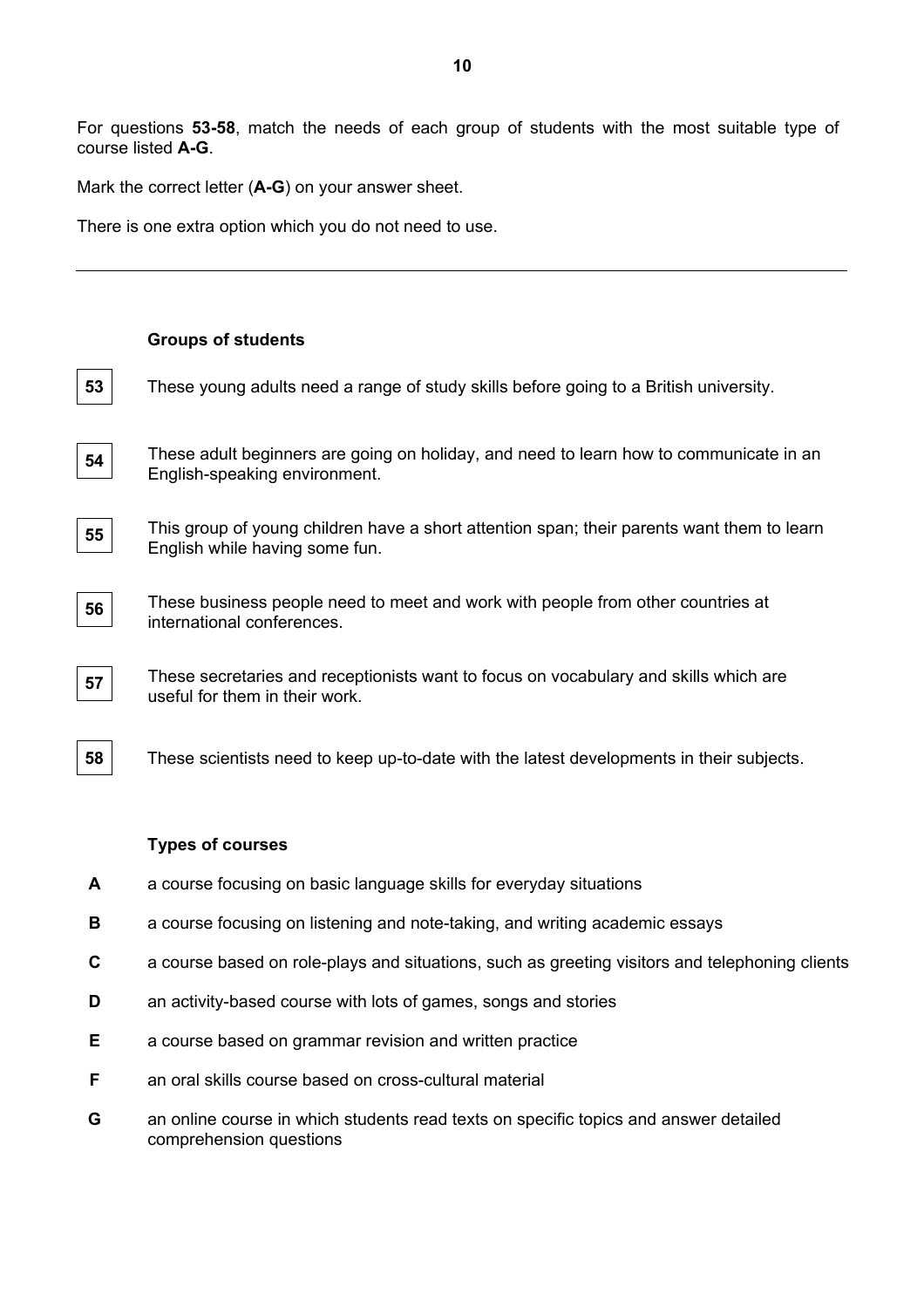For questions **59-64**, match the class activities with the teaching approaches listed **A-G**.

Mark the correct letter (**A-G**) on your answer sheet.

There is one extra option which you do not need to use.

#### **Teaching approaches**

| A | Presentation, Practice and Production (PPP) |  |
|---|---------------------------------------------|--|
| в | Task-based Learning (TBL)                   |  |
| C | Total Physical Response (TPR)               |  |
| D | The Lexical Approach                        |  |
| F | <b>Grammar Translation</b>                  |  |
| F | Test-teach-test                             |  |
| G | Guided discovery                            |  |

#### **Class activities**

**59** I asked groups to design an advertisement for a new type of cereal. While they were working, we looked at some real advertisements together, and the students practised writing some 'slogans'.

**60** I gave the class an exercise on the past simple and past continuous. Lots of students found it difficult, so I explained the grammar, then they practised in pairs.

**61** I gave the class a series of instructions, for instance, to stand up and turn around, which they followed. Then some students gave me the same instructions.

**62** I introduced a new structure to the class by showing a set of pictures while I said sentences containing the structure. Then I gave pairs some sentence prompts to complete. Finally, students talked in groups about a similar set of pictures while I monitored their conversations.

**63** I gave the class some 'if' sentences containing second and third conditional structures. In pairs, they discussed the sentences and completed a set of grammar rules for the form and use of the two structures.

**64** I gave the class an authentic text from a magazine about unusual sports. We found lots of useful sports collocations in it and looked in some detail at how the text was written. The students then practised using some of the new language, orally and in writing.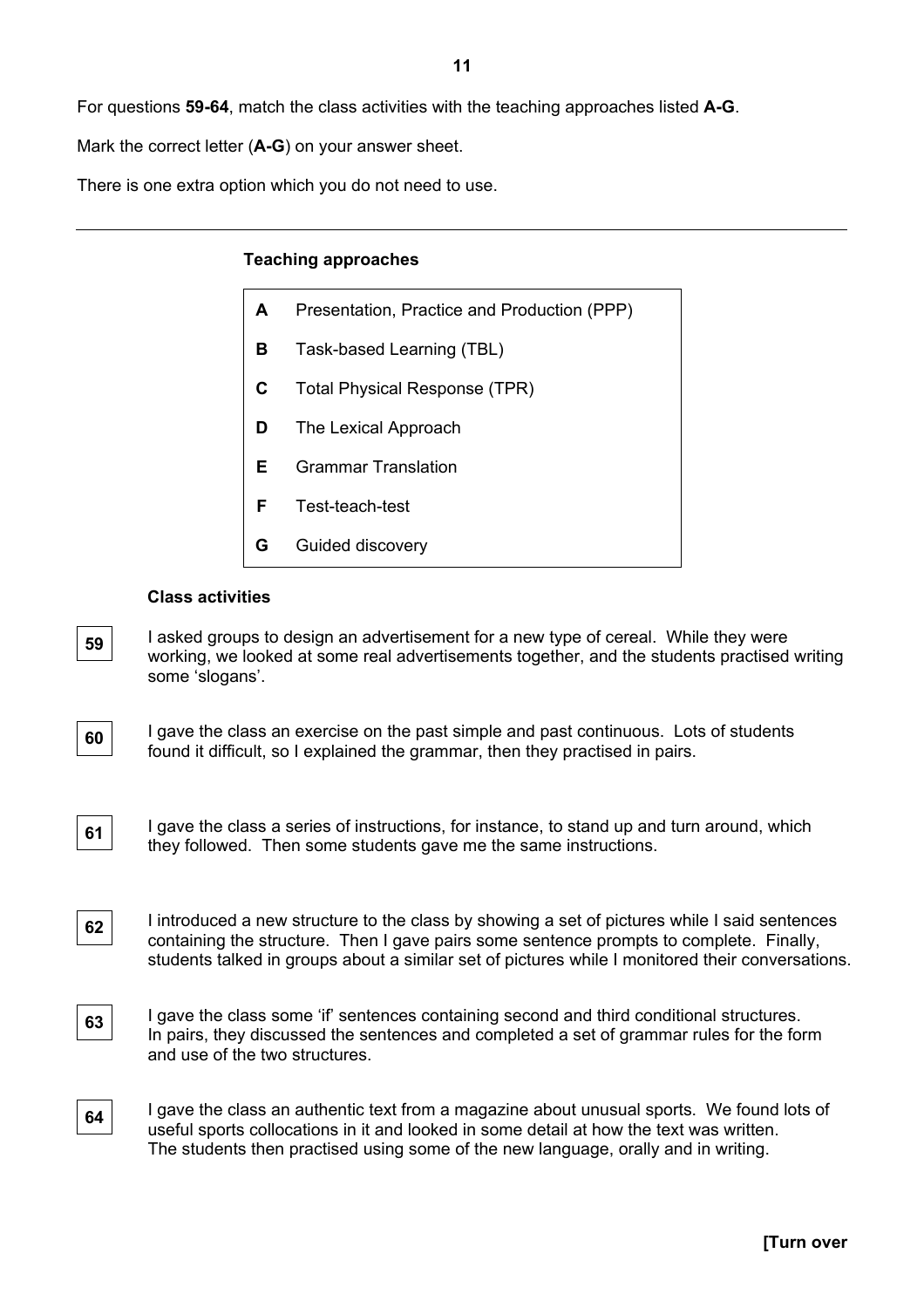For questions **65-70**, match the teacher's actions with the introductory activities for different lessons listed **A-G**.

Mark the correct letter (**A-G**) on your answer sheet.

There is one extra option which you do not need to use.

#### **Introductory activities**

| A | asking concept questions |  |  |
|---|--------------------------|--|--|
| в | eliciting language       |  |  |
| C | doing a warmer           |  |  |
| D | miming                   |  |  |
| Е | setting the scene        |  |  |
| F | explaining               |  |  |
| G | drilling                 |  |  |

#### **Teacher's actions**

The teacher asks the students to look at pictures of Paris before they listen to a recording about tourist attractions there.

The teacher asks the students to repeat sentences after her.

The teacher checks whether the students understand when the new language is used.

The teacher does a short game with the students to give them energy.

The teacher asks the students for examples of different kinds of fruit and writes them on the board.

The teacher does an action which shows the meaning of a new word.

| 65                          |  |
|-----------------------------|--|
| 66                          |  |
| 67                          |  |
| $\overline{\phantom{0}}$ 68 |  |
| ۔<br>69                     |  |
|                             |  |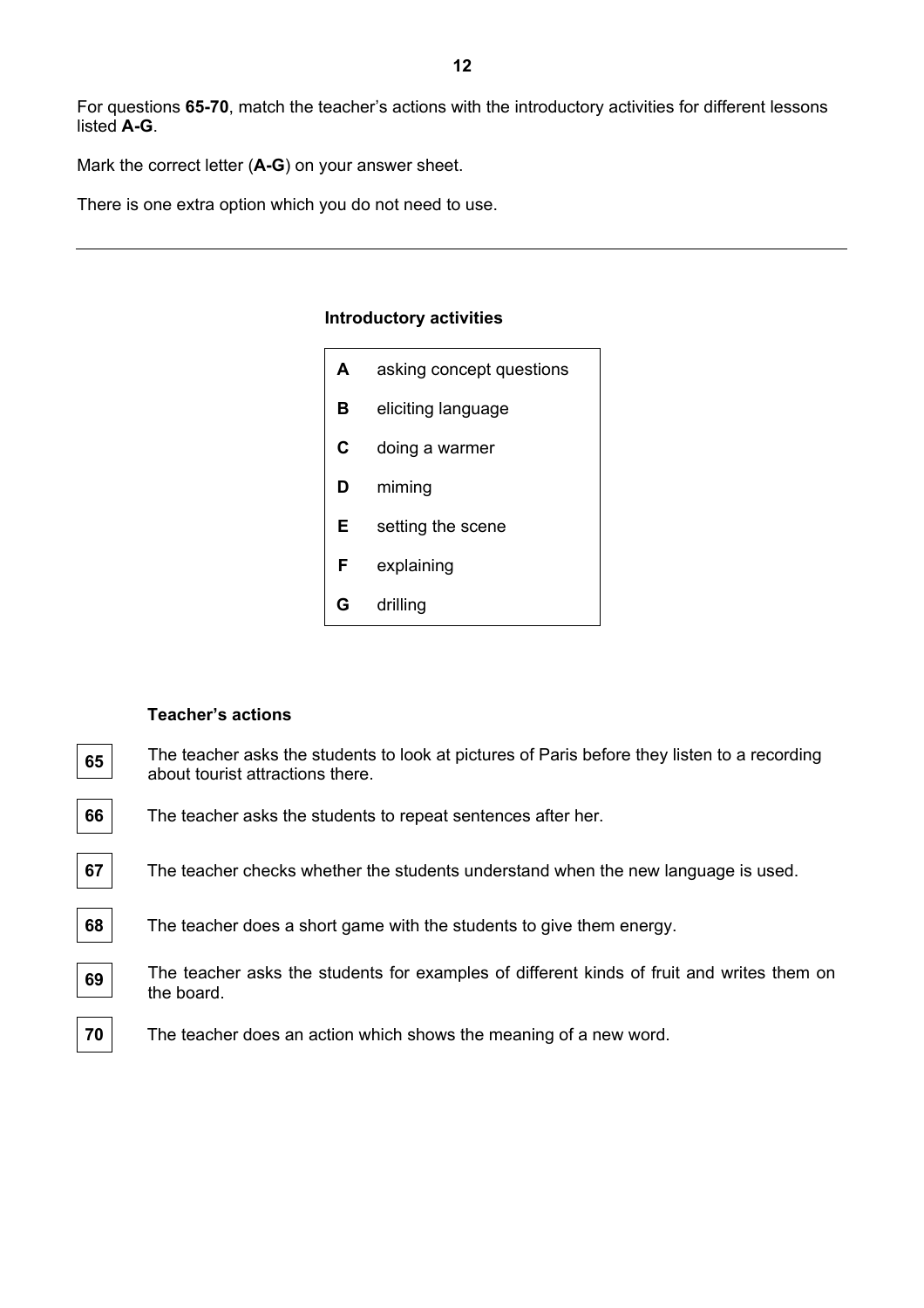Mark the correct letter (**A**, **B** or **C**) on your answer sheet.



- **A** visualisation
- **B** problem solving
- **C** categorisation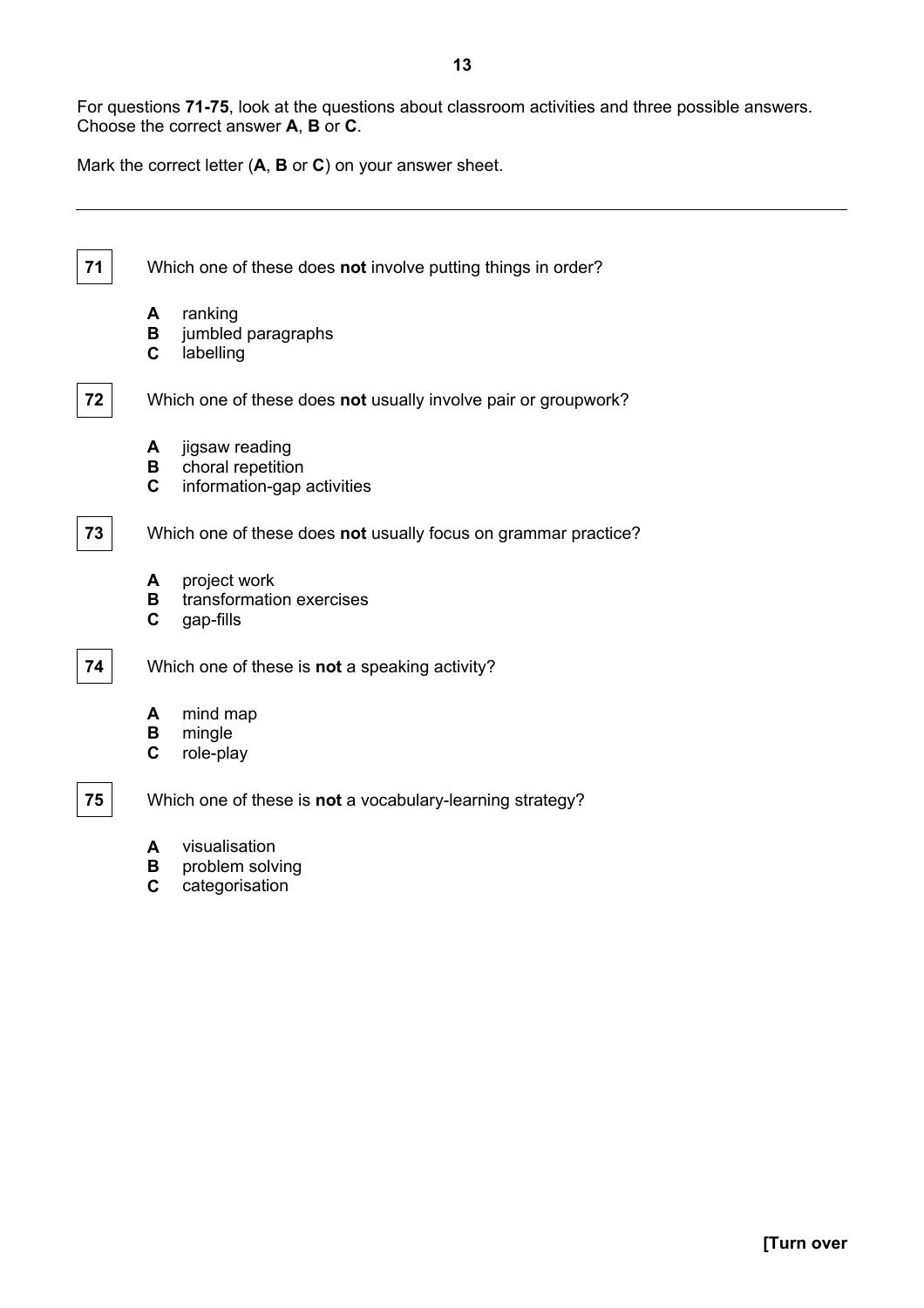For questions **76-80**, match the descriptions of different tests with the types of test listed **A-F**.

Mark the correct letter (**A-F**) on your answer sheet.

There is one extra option which you do not need to use.

#### **Types of test**

| A | progress    |
|---|-------------|
| в | achievement |
| C | subjective  |
| D | proficiency |
| Е | diagnostic  |
| F | placement   |

#### **Descriptions**